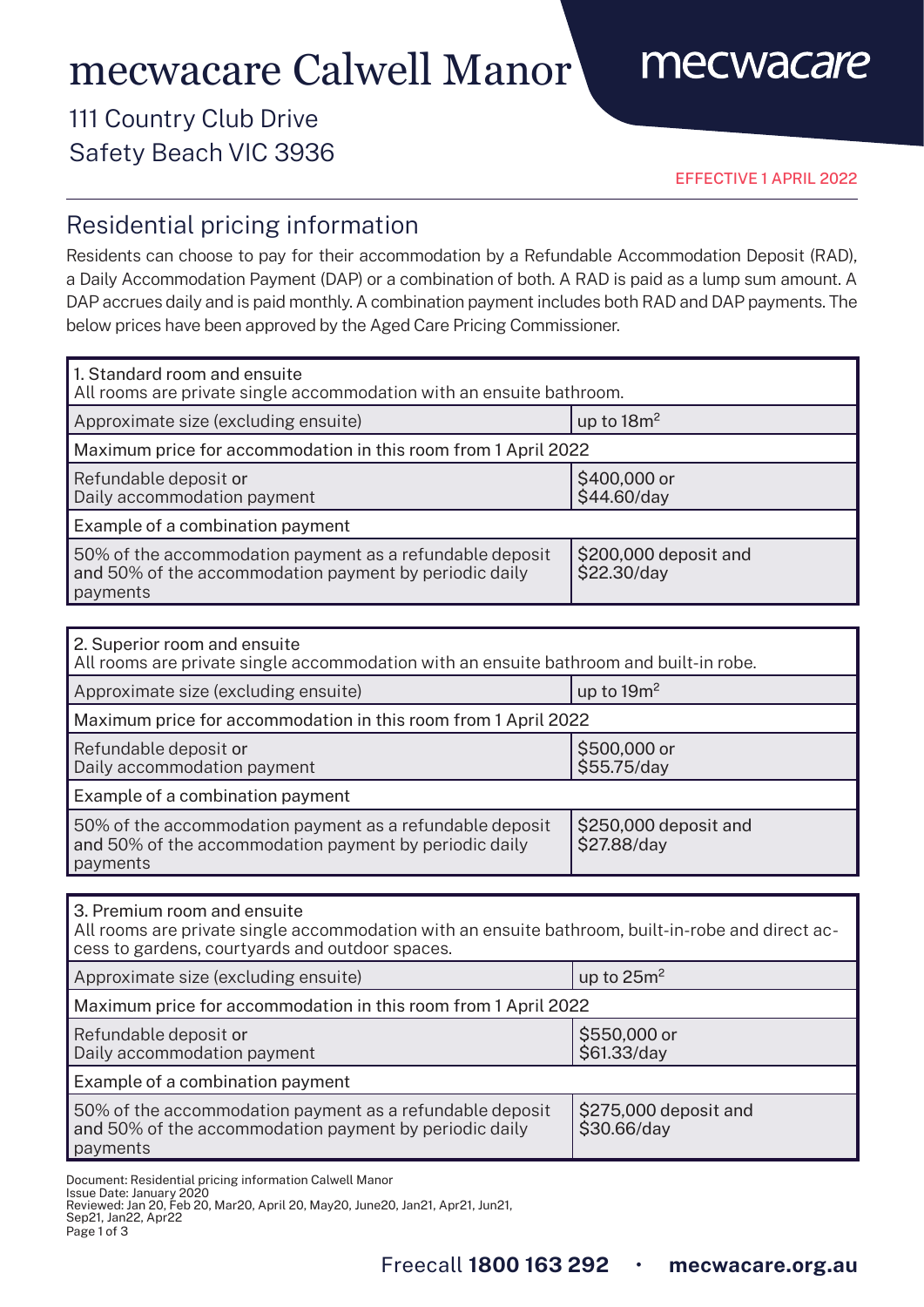## mecwacare

### Descriptive Information

Quality, condition, size and amenity of the room and any common areas which a person in that room could access

All rooms at mecwacare Calwell Manor are wellappointed with their own tiled ensuite bathroom. Each room has a high-low bed and comes fitted with a bedhead. There is also a bedside table. Residents have the option of bringing their own furniture (excluding beds) or using mecwacareprovided furniture with the open floor plan allowing them to furnish the room according to their individual needs and style. Installation of personal fittings will be carried out by mecwacare's maintenance officer.

Each spacious room has its own internal heating and cooling systems for individual resident comfort and generous storage space, including built-in wardrobes. Personal safes are available on request. Artwork reflecting the elegant theme of the home have been carefully selected for each bedroom and throughout the facility.

Each room is bathed in natural light and includes comfortable and tasteful furnishings with views of either the expansive landscaped garden or sunny courtyard. All rooms have private ensuite bathrooms that are fully accessible, including an absence of trip hazards and built-in handrails. All rooms, bathrooms and communal areas have Nurse Call buttons.

mecwacare Calwell Manor is a warm and inviting home, a short drive from one of the Mornington Peninsula's most picturesque beaches. Fragrant standard roses and manicured hedges welcome residents and visitors alike. Inside, there are numerous flexible spaces for residents to spend time within the single-level home. Each resident has access to a spacious lounge and/or activities area with large flat-screen TVs to watch movies and concerts, a generous dining area with a gas

log fireplace, piano and floor-to-ceiling windows overlooking the gardens, and a separate family

dining room with kitchenette for residents to enjoy and entertain.

All communal areas have chairs that allow residents to easily stand up from a seated position and a choice of firmness, and each room has access to the outdoor courtyards and wellmaintained gardens where residents can choose to take in the fresh sea breeze. Lamps, side tables, artwork, shelving, floral arrangements and chairs have been chosen to provide intimate spaces to socialise in comfort.

#### Description of any specific accommodation or design features of the room or the areas of the facility someone occupying this room will be able to access

Library and reading rooms that are stocked with a variety of books and magazines to cater for all interests.

An internet studio, tapestry gallery, instrument and cinematography displays throughout the home, providing points of interest and topics of conversation.

A hair and nail salon that supports access to beauty services, enhancing dignity and personal wellbeing.

Established gardens and outdoor areas that are easily accessible. A shaded outdoor entertaining area and barbecue provide added resident and family comfort.

Document: Residential pricing information Calwell Manor Issue Date: January 2019 Reviewed: Jan20, Feb 20, Mar20, April 20, May20, June20, Jan21, Apr21, Jun21, Sep21, Jan22, Apr22 Page 2 of 3